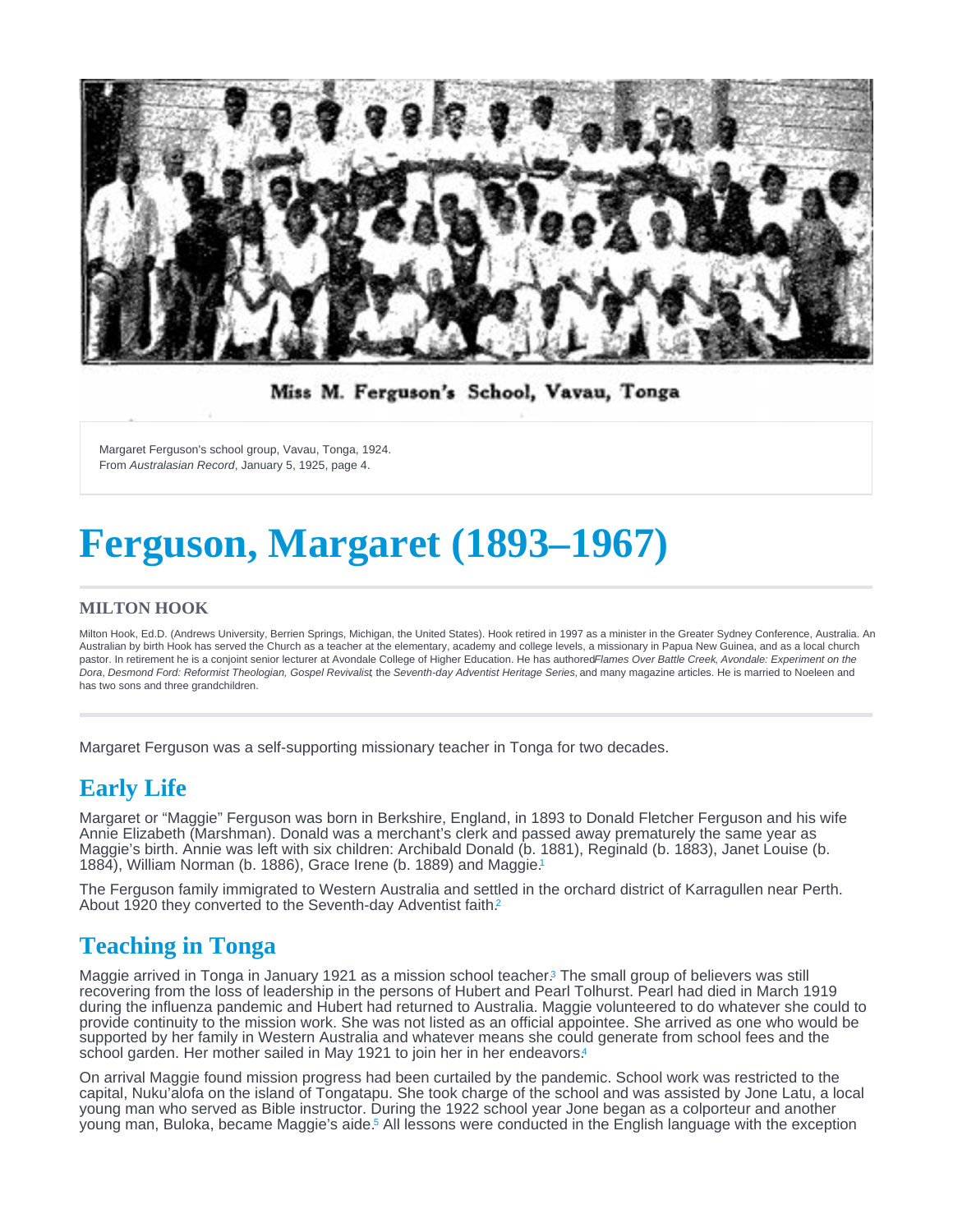<span id="page-1-0"></span>of the Bible and the baptismal class which was in the Tongan language. The average enrolment was twenty-five, most students being teenagers who, it was anticipated, would become national missionaries. The school served as the main source of baptisms. After two years in Nuku'alofa Maggie took a twelve month break and taught in a Brisbane, Queensland, church school.<sup>[6](#page-2-0)</sup>

Early in 1924 Maggie returned to Tonga to be principal of a self-supporting mission school at Neiafu, Vava'u Island? She began the year with an enr[o](#page-2-0)lment of forty-two and finished with sixty-six students[.](#page-2-0) Ages ranged from six to twenty-one years.<sup>10</sup> In 1925 Maggie's mother once again joined her for company and support.<sup>11</sup> Enrolment rose to over one hundred and a na[t](#page-2-0)ional, James Moala, was called on to assist<sup>12</sup> and Lilo, wife of Timothy Mafi, told Bible stories to the little ones in their local language. Maggie began a Sabbath School and a Youth Society for over twenty of the senior students.<sup>13</sup> Maggie's sister, Janet, and her children joined her but in 1926 mother Annie became ill and the family returned to Western Australia.<sup>14</sup> Annie passed away on June 6, 1927.<sup>[15](#page-2-0)</sup>

Maggie and Janet and the children returned to the Vavau school soon after their mother's death[.](#page-2-0)<sup>16</sup> Other members of the family continued their support from home base. Except for one native evangelist the Ferguson's were left to conduct the mission outpost with an occasional visit from the mission president[.](#page-2-0)<sup>17</sup> Throughout the 1930s Maggie continued her school at Neiafu. It was a low-profile enterprise, rarely mentioned in official reports because it was not dependant on denominational funds. In that sense it was unique. Some American missionaries were self-supporting in the 1890s but it became a rare circumstance. Nevertheless, Maggie's school proved to be a very successful enterprise and trained many young missionaries. Her last report was in 1942, encouraging church members to give their offerings to support the entire mission cause in Tonga[.](#page-2-0)<sup>18</sup> By that stage war had come to the Pacific field and Maggie, together with most expatriate missionaries, returned to their homelands.

## Return to Western Australia

Maggie returned to Karragullen and lived with her brother Norman and his wife on their orchard. They attended the Gosnells church. Her last years were spent in care at the Mount Henry Home for the Aged near South Perth. She passed away peacefully on June 19, 1967, and was laid to rest in the Seventh-day Adventist portion of Karrakatta Cemetery.<sup>[19](#page-2-0)</sup>

### **SOURCES**

"Back in Tonga." Australasian Record, July 11, 1927.

"Donald Fletcher Ferguson." FamilySearch, Intellectual Reserve, 2021. Retrieved from [https://www.familysearch.org/tree/person/sources/KZ1F-DCP.](https://www.familysearch.org/tree/person/sources/KZ1F-DCP)

Ferguson, M[aggie]. "The People of Tonga." Missionary Magazine, November 1942.

Ferguson, M[aggie]. "Vava'u, Tonga." Australasian Record, April 13, 1925.

Ferguson, Maggie. "Vava'u, Tonga." Australasian Record, June 29, 1925.

"Miss M. Ferguson, accompanied by…" Australasian Record, March 28, 1927.

"Miss M. Ferguson sailed…" Australasian Record, March 10, 1924.

"Sister Ferguson from West Australia…" Australasian Record, March 2, 1925.

"Sister Ferguson, the mother…" Australasian Record, May 30, 1921.

"Sister M. Ferguson writes…" Australasian Record, May 19, 1924.

"Sister M. Ferguson writes from Vavau…" Australasian Record, November 24, 1924.

Smith, R[obert] W. "Tongan Mission Report." Australasian Record, October 16, 1922.

Speck, D[avid] A. "Maggie Ferguson." Australasian Record and Advent World Survey, August 7, 1967.

Speck, D[avid] A. "William Norman Ferguson." Australasian Record, June 17, 1974.

Stewart, A[ndrew] G. "Visit to the Tongan Field." Australasian Record, January 5, 1925.

Stratford, S[ydney] V. "Our Tongan School." Australasian Record, February 5, 1923.

Tolhuurst, H[ubert] L. "Ha'apai and Vava'u, Tonga." Australasian Record, March 10, 1930.

White, H[arold] C. "Annie Elizabeth Ferguson." Australasian Record, July 25, 1927.